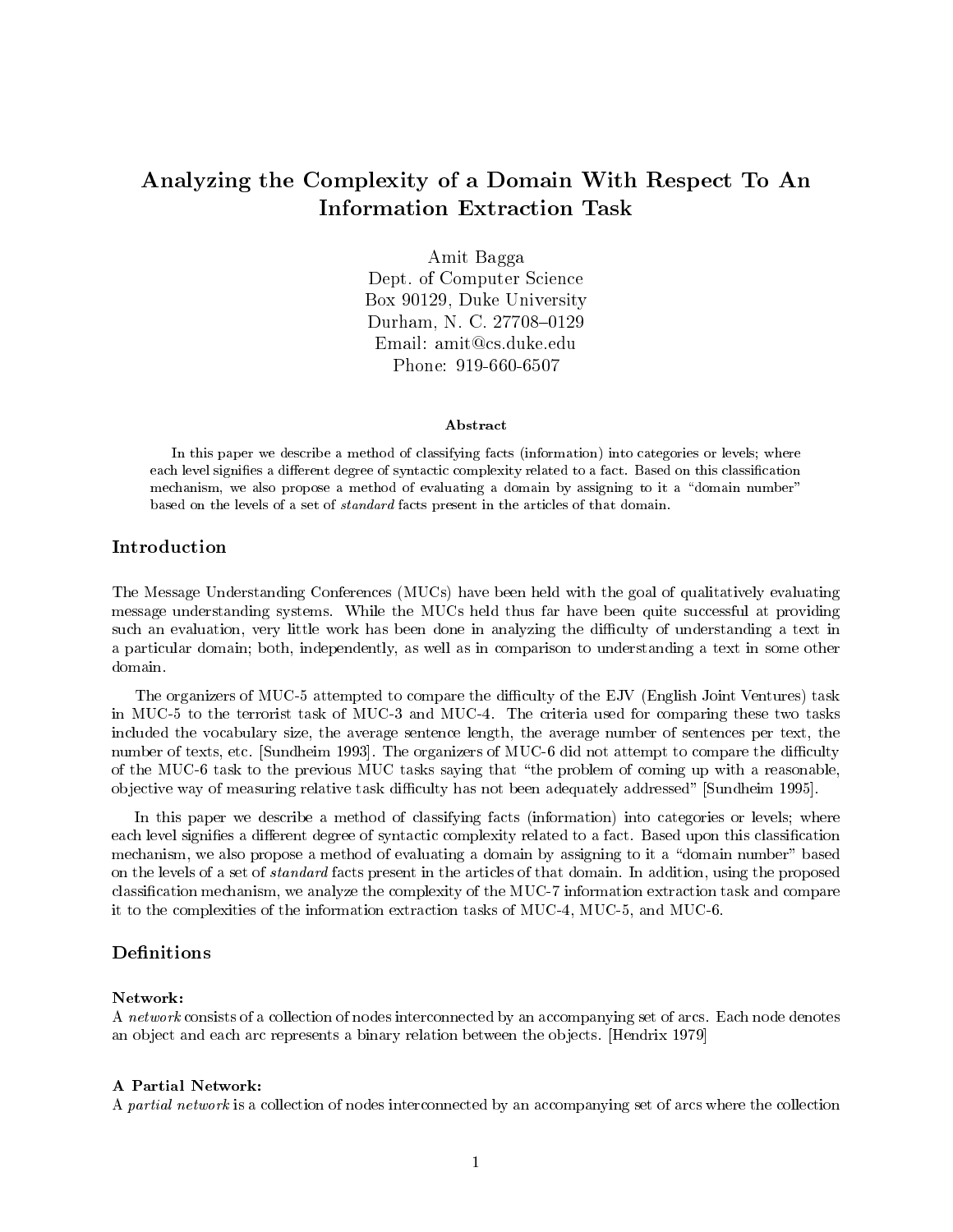

Figure 1: A Sample Network

of nodes is a subset of a collection of nodes forming a network, and the accompanying set of arcs is a subset of the set of arcs accompanying the set of nodes which form the network.

Figure 1 shows a sample network for the following piece of text:

\The Extraditables," or the Armed Branch of the Medellin Cartel have claimed responsibility for the murder of two employees of Bogota's daily El Espectador on Nov 15. The murders took place in Medellin.

The level of a fact,  $F$ , in a piece of text is defined by the following algorithm:

- 1. Build a network, S, for the piece of text.
- 2. Suppose the fact, F, consists of several nodes  $\{x_1, x_2, \ldots, x_n\}$ . Let s be the partial network consisting of the set of nodes  $\{x_1, x_2, \ldots, x_n\}$  interconnected by the set of arcs  $\{t_1, t_2, \ldots, t_k\}.$

We define the level of the fact, F, with respect to the network, S, to be equal to k, the number of arcs linking the nodes which comprise the fact  $F$ .

# **Observations**

Given the definition of the level of a fact, the following observations can be made:

 $\bullet$  The level of a fact is related to the concept of "semantic vicinity" defined by Schubert et al. [Schubert 1979]. The semantic vicinity of a node in a network consists of the nodes and the arcs reachable from that node by traversing a small number of arcs. The fundamental assumption used here is that \the knowledge required to perform an intellectual task generally lies in the semantic vicinity of the concepts involved in the task" [Schubert 1979].

The level of a fact is equal to the number of arcs that one needs to traverse to reach all the concepts (nodes) which comprise the fact of interest.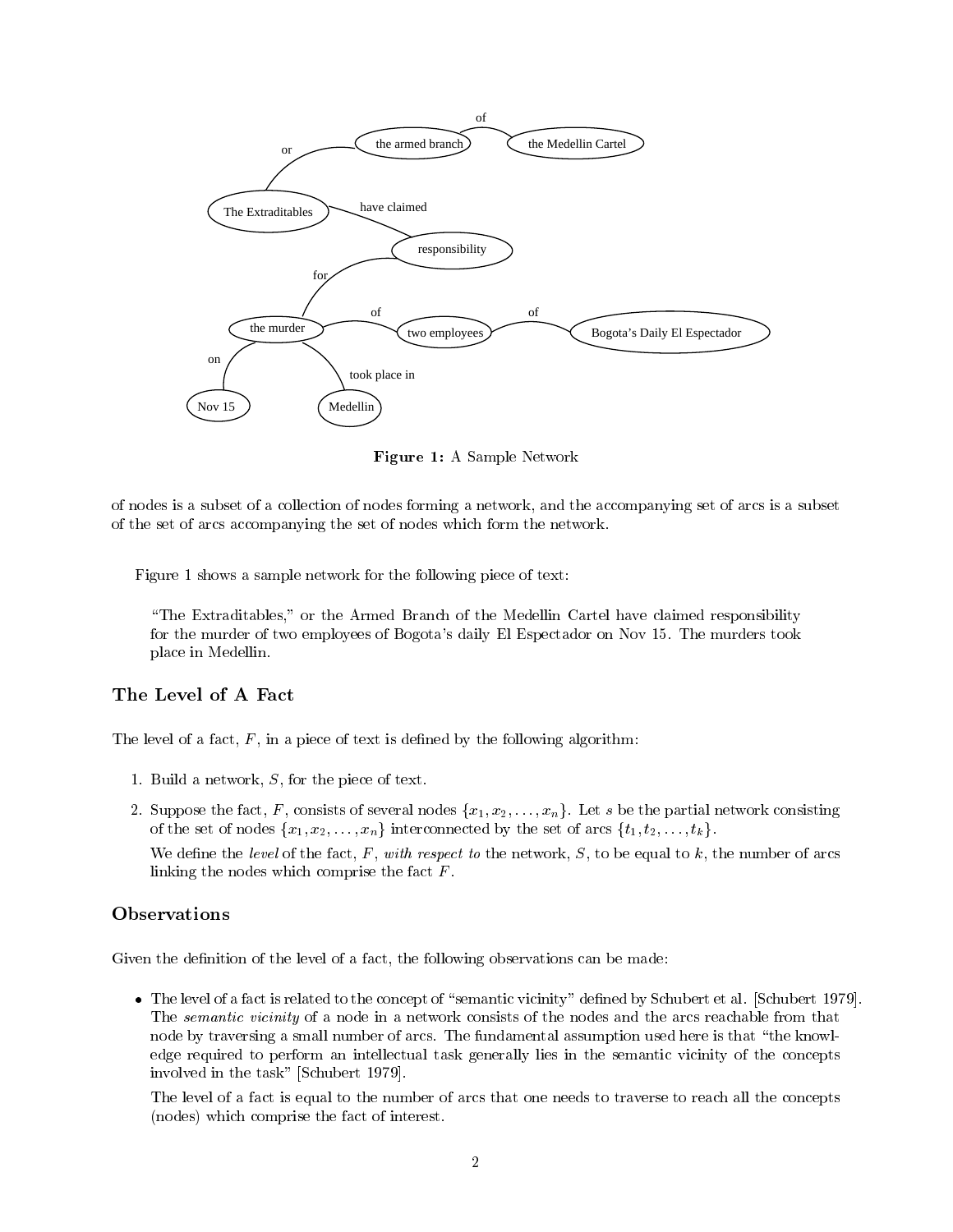- A level-0 fact consists of a single node (i.e. no transitions) in a network.
- A level-k fact is a  $union$  of k level-1 facts.
- $\bullet$  Conjunctions/disjunctions increase the level of a fact.
- $\bullet$  The higher the level of a fact, the harder it is to extract it from a piece of text.
- $\bullet$  A fact appearing at one level in a piece of text may appear at some other level in the same piece of  $\bullet$ text.
- $\bullet$  The level of a fact in a piece of text depends on the granularity of the network constructed for that piece of text. Therefore, the level of a fact with respect to a network built at the word level (i.e. words represent ob jects and the relationships between the ob jects) will be greater than the level of a fact with respect to a network built at the phrase level (i.e. noun groups represent ob jects while verb groups and preposition groups represent the relationships between the objects).

# Examples

Let  $S$  be the network shown in Figure 1.  $S$  has been built at the phrase level.

- $\bullet$  The city mentioned, in S, is an example of a level-0 fact because the "city" fact consists only of one node "Medellin."
- $\bullet$  The type of attack, in S, is an example of a level-1 fact.

We define the type of attack in the network to be an attack designator such as "murder," "bombing," or "assassination" with one modifier giving the victim, perpetrator, date, location, or other information.

In this case the type of attack fact is composed of the "the murder" and the "two employees" nodes and their connector. This makes the type of attack a level-1 fact.

The type of attack could appear as a level-0 fact as in "the Medellin bombing" (assuming that the network is built at the phrase level) because in this case both the attack designator (bombing) and the modier (Medellin) occur in the same node. The type of attack fact occurs as a level-2 fact in the following sentence (once again assuming that the network is built at the phrase level): \10 people were killed in the offensive which included several bombings." In this case there is no direct connector between the attack designator (several bombings) and its modier (10 people). They are connected by the intermediatory "the offensive" node; thereby making the type of attack a level-2 fact. The type of attack can also appear at higher levels.

 $\bullet$  In  $S$ , the date of the murder of the two employees is an example of a level-2 fact.

This is because the attack designator (the murder) along with its modifier (two employees) account for one level and the arc to "Nov 15" accounts for the second level.

The date of the attack, in this case, is not a level-1 fact (because of the two nodes "the murder" and "Nov  $15$ ") because the phrase "the murder on Nov  $15$ " does not tell one that an attack actually took place. The article could have been talking about a seminar on murders that took place on Nov 15 and not about the murder of two employees which took place then.

- $\bullet$  In  $S,$  the location of the murder of the two employees is an example of a level-2 fact. The exact same argument as the date of the murder of the two employees applies here.
- $\bullet$  The complete information, in S, about the victims is an example of a level-2 fact because to know that two employees of Bogota's Daily El Espectador were victims, one has to know that they were murdered. The attack designator (the murder) with its modifier (two employees) accounts for one level, while the connector between "two employees" and "Bogota's Daily El Espectador" accounts for the other.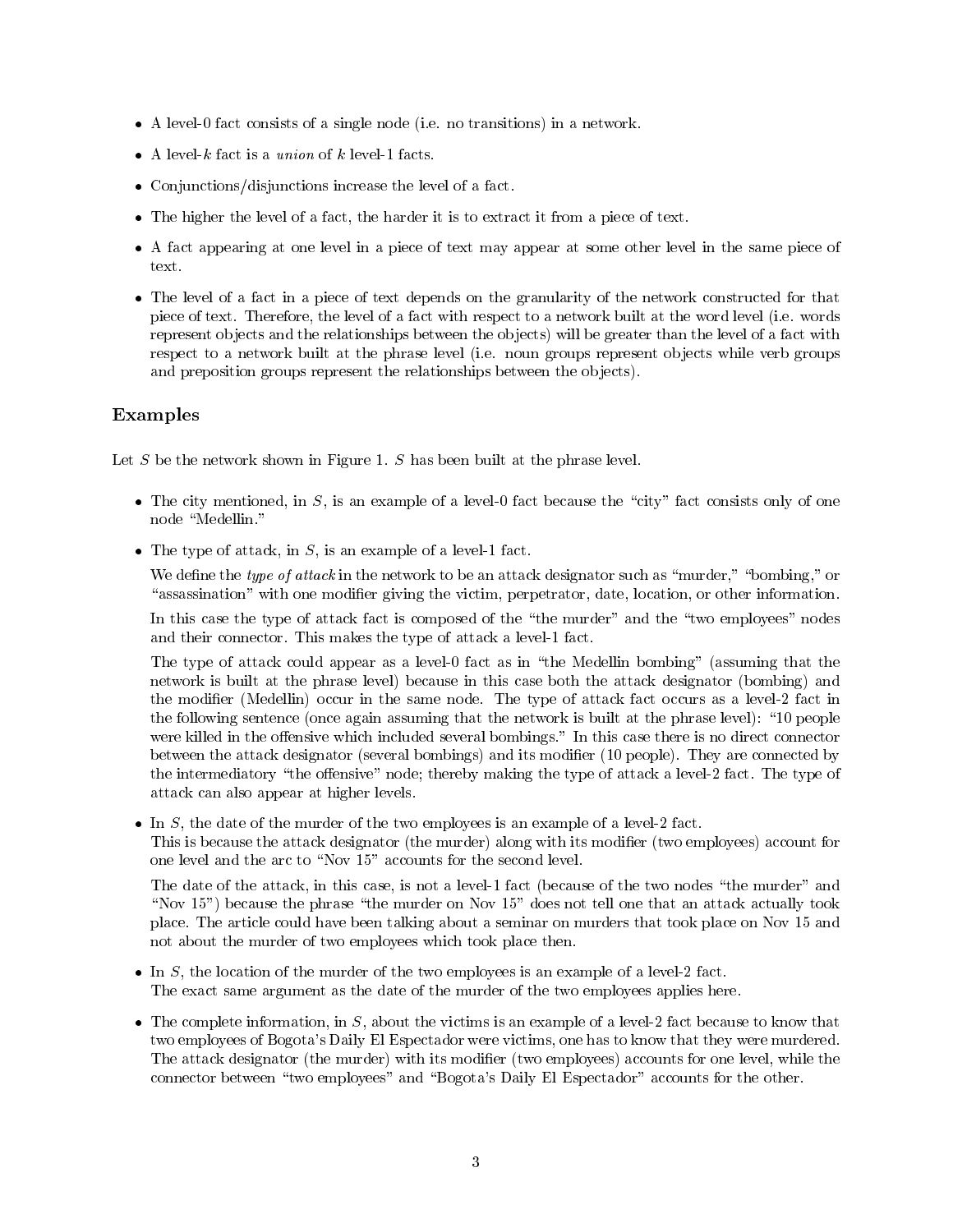$\bullet$  Similarly, the complete information, in S, about the perpetrators of the murder of the two employees is an example of a level-5 fact. The breakup of the 5 levels is as follows: the fact that two employees were murdered accounts for one level; the fact that "The Extraditables" have claimed responsibility for the murders accounts for two additional levels; and the fact that the Extraditables are the "armed branch of the Medellin Cartel" account for the remaining two levels.

# Justication of the Methodology

The level of a fact quantifies the "spread" in the information that makes up the fact. Therefore, the higher the level of a fact, the greater is the "spread" in the information that makes up the fact. This means that more processing has to be done to identify and link all the individual pieces of information that make up the fact. In fact, an exploratory study done by Beth Sundheim during MUC-3 showed "a degradation in correctness of message processing as the information distribution in the message became more complex, that is, as slot fills were drawn from larger portions of the message" [Hirschman 1992].

An argument can be made that there are other factors, apart from the spread of information, which influence the difficulty of extracting a fact from text. Some of these factors include the amount of training done on an information extraction system, the quality of training, and the frequency of occurrence of the patterns that a system has been trained on. While these factors do influence the performance of an information extraction system and they do give some indication as to how difficult it was for a particular system to extract the fact, they do not give a system independent way of determining the complexity of extracting the fact.

In [Hirschman 1992], Lynette Hirschman proposed the following hypothesis: there are facts that are simply harder to extract, across all systems. Based on our definition of the level of a fact, we analyzed the performances of several information extraction systems on the MUC-4 terrorist reports domain. Our analysis shows that all the systems consistently did much worse on higher level facts. In addition to con firming Hirschman's hypothesis, the analysis also shows that higher level facts are indeed harder to extract. [Bagga 1998] gives the complete details about the analysis.

# Building the Networks

As mentioned earlier, the level of a fact for a piece of text depends on the network constructed for the text. Since there is no unique network corresponding to a piece of text, care has to be taken so that the networks are built consistently.

For the set of experiments described in the rest of the paper we used the following algorithm to build the

- 1. Every article was broken up into a non-overlapping sequence of noun groups (NGs), verb groups (VGs), and preposition groups (PGs). The rules employed to identify the NGs, VGs, and PGs were almost the same as the ones employed by SRI's FASTUS system<sup>1</sup>.
- 2. The nodes of the network consisted of the NGs while the transitions between the nodes consisted of the VGs and the PGs.
- 3. Identication of coreferent nodes and prepositional phrase attachments were done manually.

Obviously, if one were to employ a different algorithm for building the networks, one would get different numbers for the level of a fact. But, if the algorithm were employed consistently across all the facts of interest and across all articles in a domain, the numbers on the level of a fact would be consistently different and one would still be able to analyze the relative complexity of extracting that fact from a piece of text in the domain.

<sup>&</sup>lt;sup>1</sup>We wish to thank Jerry Hobbs of SRI for providing us with the rules of their partial parser.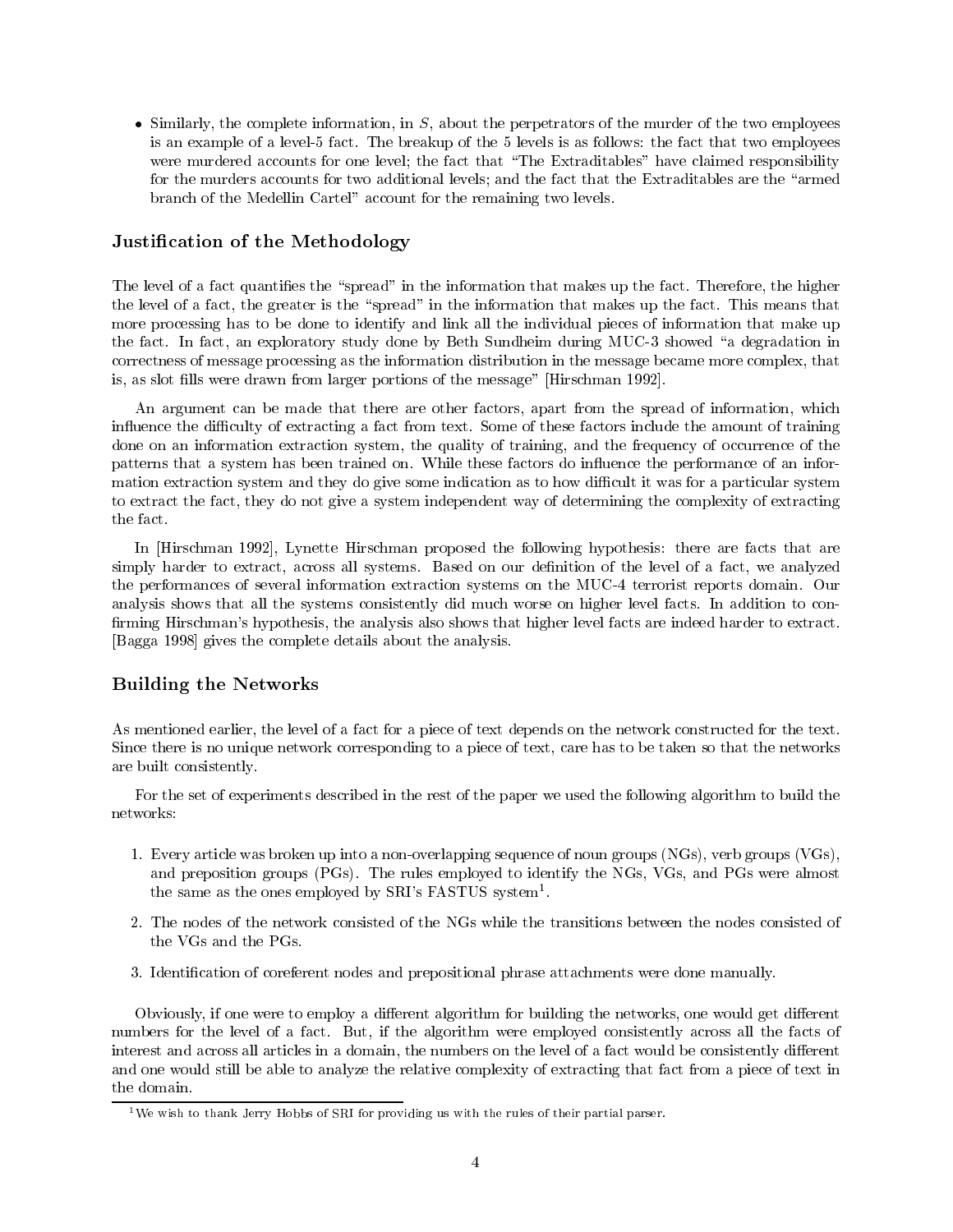

Figure 2: MUC-7: Level Distribution of the Facts Combined

# Analysis of the MUC-7 Domain

Based on our definition of the level of a fact, we analyzed the MUC-7 domain which consisted of reports on air vehicle launches. We selected a set of *standard* facts from the official MUC-7 template that we felt captured most of the information in the template. This set consists of:

- $\bullet$  Launch Date, Launch Site  $\hspace{0.1em}$
- $\bullet$  Mission Type, Mission Function, Mission Status
- $\bullet$  -vehicle, vehicle Type, vehicle Owner, vehicle Manufacturer
- $\bullet$  Payload, Payload Type, Payload Function, Payload Owner
- Payload Manufacturer, Payload Origin, Payload Target, Payload Recipient

Using the algorithm described in the previous section, we built the networks for 32 of the 64 relevant articles in the 100 article MUC-7 test set. From the network for each article, we calculated the level of each of the standard facts mentioned in the article. The standard facts appeared 619 times in the 32 articles analyzed. Figure 2 shows the level distribution of all the standard facts. In addition, Figures 3, 4, 5, and 6 show the level distributions of each of the standard facts.

Figures 4 and 5 show that the curves for the Vehicle and the Vehicle Type facts, and the Payload and Payload Type facts are nearly the same. The main reason being that the phrases (in the text) which describe the vehicles and the payloads, in most cases, also mention their types. For example, the phrase "Long March 3B Rocket" describes the air launch vehicle and also mentions its type.

The Vehicle Owner and Manufacturer facts, and the Payload Owner and Manufacturer facts all occur at higher levels than the Vehicle and the Payload facts indicating that they are harder to extract. The Payload recipient fact appears to be the most complex fact occurring most frequently at level-9 (Figure 6).

# Evaluating the Difficulty of the MUC-7 Domain

We extended our analysis to analyze the difficulty of understanding a text in the MUC-7 domain.

Obviously, the difficulty of understanding a text in a domain depends directly on the expected level of a fact in that domain. We define this expected level of a fact in a domain to be the *domain number* of the domain. The domain number is measured in level units (LUs). Two domains can therefore be compared on the basis of their domain numbers.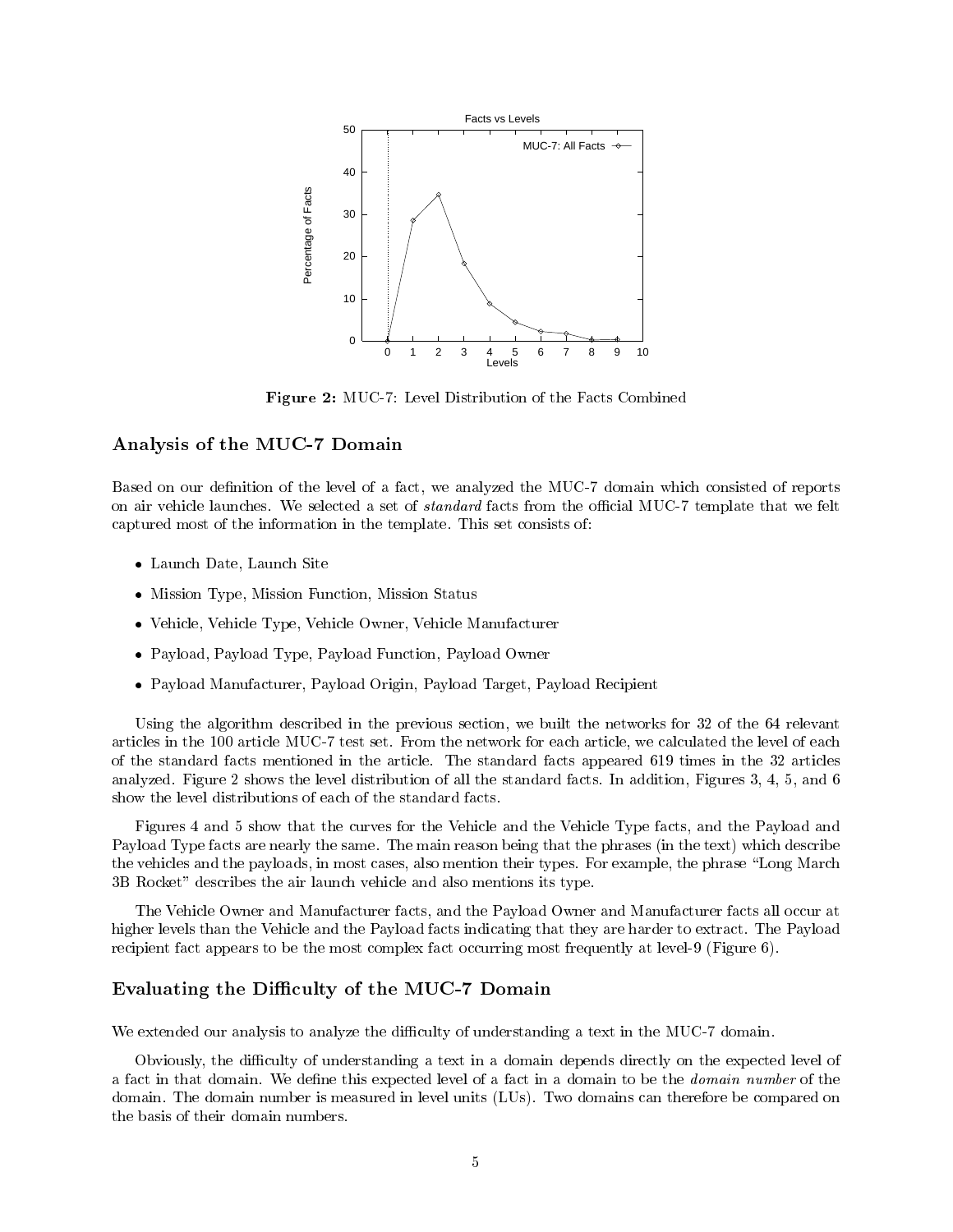

Figure 3: MUC-7: Level Distribution of Each of the Facts



Figure 4: MUC-7: Level Distribution of Each of the Facts

The formula used to calculate the domain number is:

$$
\frac{\sum_{l=0}^{\infty} l * x_l}{\sum_{l=0}^{\infty} x_l}
$$

where  $x_l$  is the number of times one of the *standard* facts appeared at level-l in the articles of the domain.

Based on the levels of the standard facts in the MUC-7 test set, we calculated the domain number of the air vehicle launch domain to be 2.44 LUs. The fact that the domain number of this domain is greater than 2 is to be expected given the fact that most curves in Figures 3, 4, 5, and 6 peak at level-2 or higher.

# Analysis of MUC-4

The MUC-4 domain consisted of articles reporting terrorist activities in Latin America. Based on the official MUC-4 template, we selected a set of *standard* facts that we felt captured most of the information in the template. They are: (The full definition of each fact is not included here.)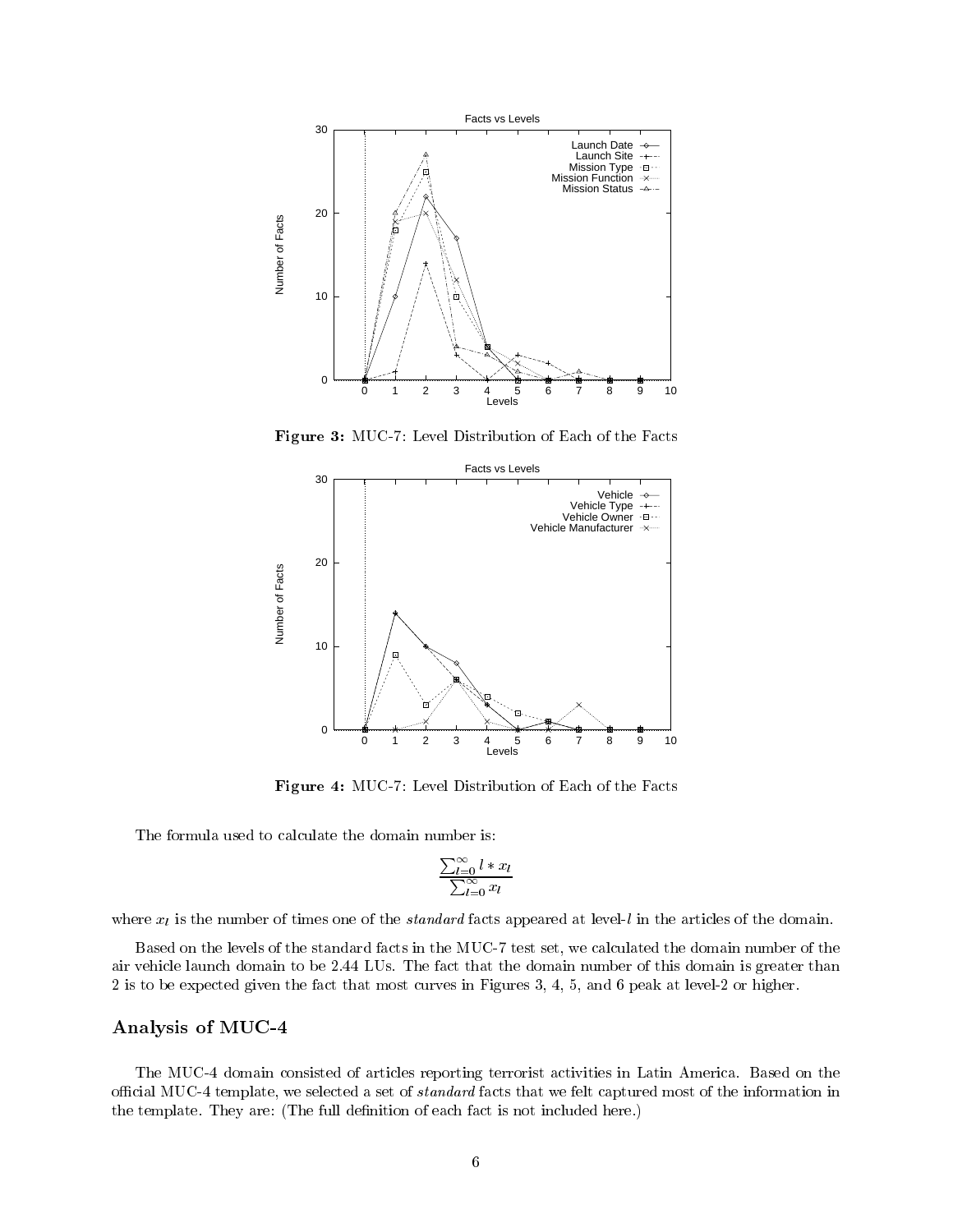

Figure 5: MUC-7: Level Distribution of Each of the Facts



Figure 6: MUC-7: Level Distribution of Each of the Facts

- $\bullet$  lne type of attack.
- $\bullet$  The date of the attack.
- $\bullet$  The location of the attack.
- $\bullet$  The victim (including damage to property).
- $\bullet$  The perpetrator(s) (including suspects).

We then built the networks (using the algorithm described earlier) for the relevant articles from the MUC-4 TST3 set of 100 articles. From the network for each article, we calculated the levels of each of the five standard facts. The level distribution of the five facts for the MUC-4 TST3 set is shown in Figure 7. The level distribution of the five facts combined is shown in Figure 8.

Based on the data collected above, we made the following observations: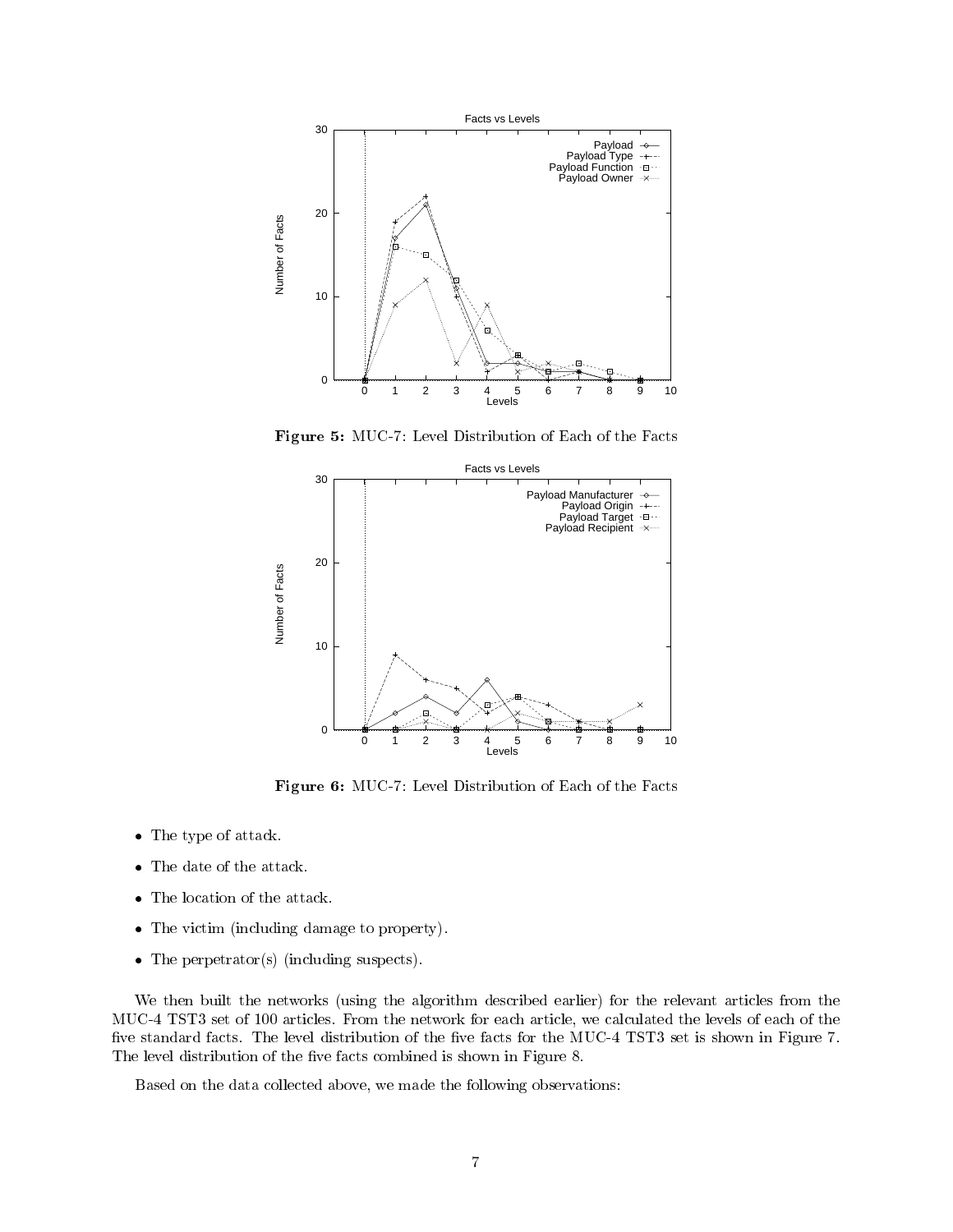

Figure 7: MUC-4: Level Distribution of Each of the Five Facts

- $\bullet$  lnere were by relevant articles in the MUC-4 IST3 set of 100 articles, each reporting one or more terrorist attacks.
- $\bullet$  The five facts of interest appeared 570 times in the 69 articles.
- $\bullet$  A number of articles reported the same fact at two different places and at two different levels in the same article. The first, usually, in the first paragraph of the text which reported the attack without giving too many details, and, the second, later in the article when the attack was reported with all the details.

As one would expect, the level of the first occurrence of a fact in an article is usually less than or equal to the level of the second occurrence of that fact in the same article.

 $\bullet$  from Figure 8, we can see that almost 50% of the five facts were at level-1. This is not surprising because four out of the five *standard* facts most frequently occur as level-1 facts (Figure 7).



Figure 8: MUC-4: Level Distribution of the Five Facts Combined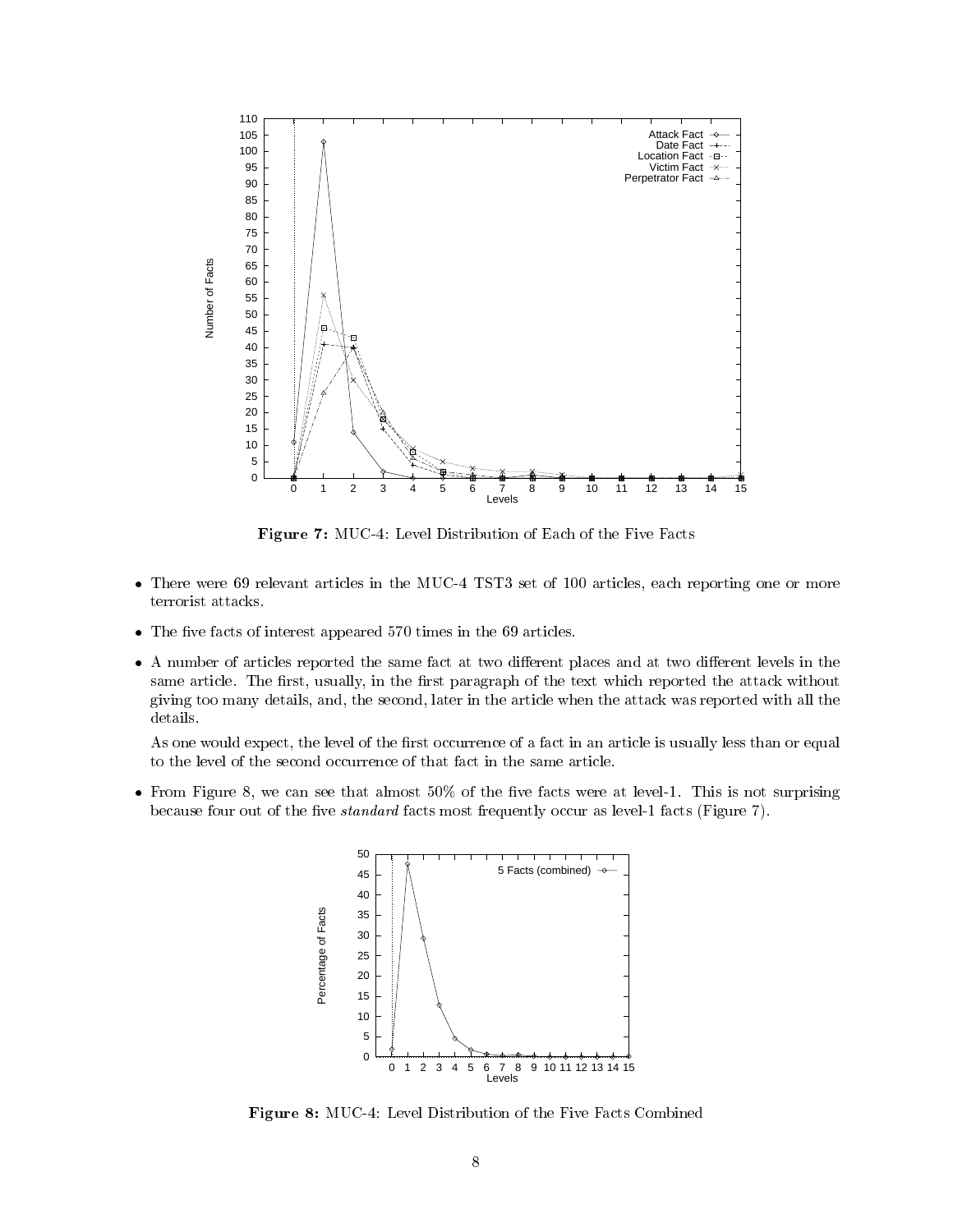

Figure 9: MUC-5: Level Distribution of Each of the Five Facts

Based on the levels of the five standard facts in the MUC-4 TST3 set of articles, we calculated the domain number of the terrorist domain to be 1.87 LUs. We are assuming the fact that the set of 100 randomly chosen articles in the MUC-4 TST3 set are representative of the domain. This assumption may not necessarily hold, but, given the large number of articles we analyzed, we hope that the domain number calculated is close to the actual domain number of the terrorist domain.

# Analysis of MUC-5

Because two different domains were used in MUC-5 (each in two different languages), we decided to focus only on the English Joint Ventures (EJV) domain. Once again, the set of *standard* facts were selected from the official MUC-5 template and were chosen such that they contained most of the information in the template. They are: (The full definition of each fact is not included here.)



Figure 10: MUC-5: Level Distribution of the Five Facts Combined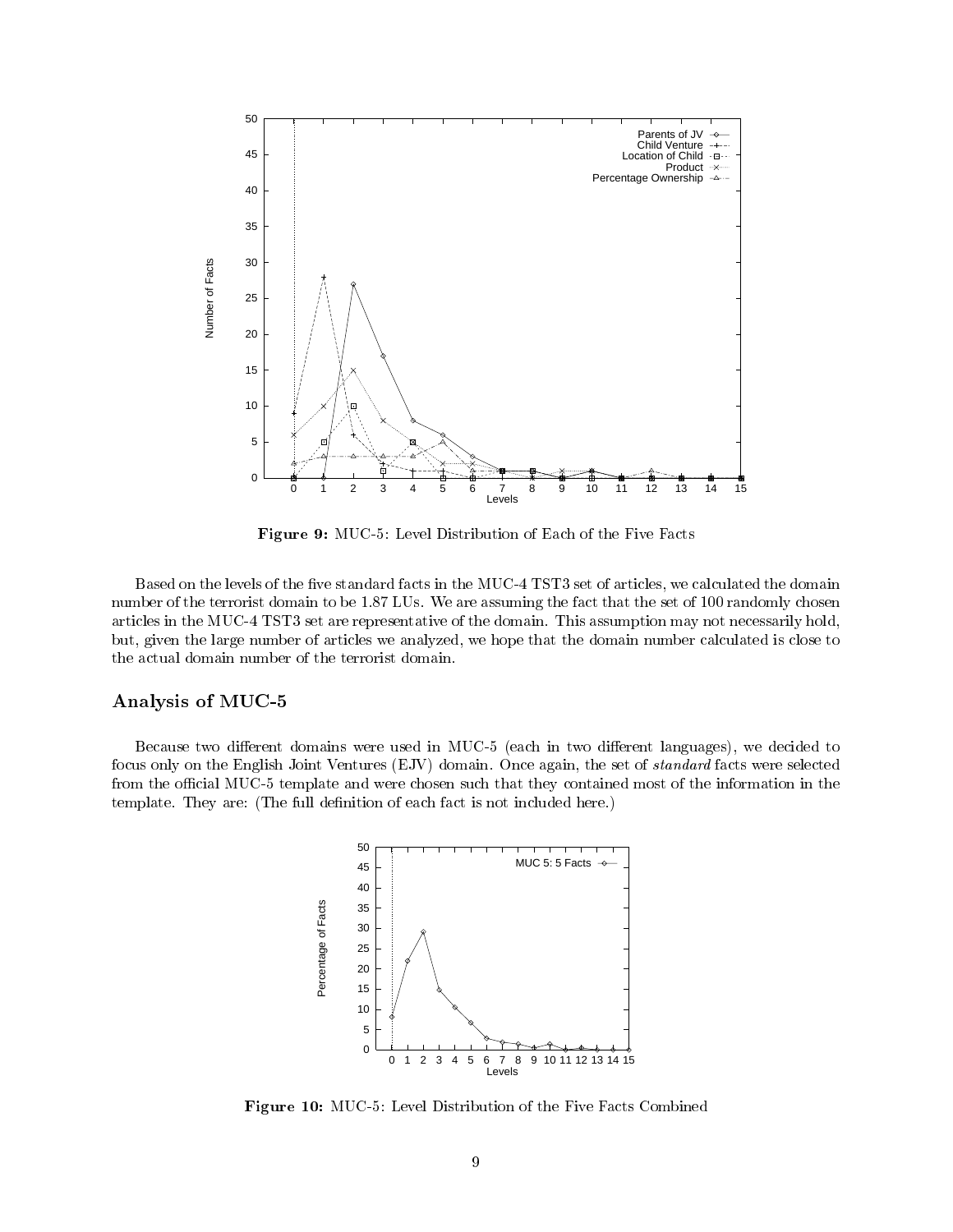

Figure 11: MUC-6: Level Distribution of Each of the Six Facts

- $\bullet$  lne parent(s) of the joint venture formed.
- $\bullet$  The child joint venture formed.
- $\bullet$  lne location of the child.
- $\bullet$  Product that the child will produce.
- Percentage ownership of each parent.

Due to the unavailability of the official test set used for the MUC-5 EJV evaluation, we used a set of 50 articles used by the systems for training on the EJV domain. Using the algorithm described earlier, we then built the networks for the relevant articles. Out of the 50 articles, 47 were relevant and the five *standard* facts appeared 209 times in these articles. The level distribution of each of the five facts is shown in Figure 9. The level distribution of the five facts combined is shown in Figure 10. Based on Figure 9 one can deduce that the MUC-5 EJV domain is harder than the MUC-4 terrorist domain because three out of the five standard facts most frequently occur as level-2 facts. Figure 10 peaks at level-2 giving further indication that the domain number for this domain is more than 2 LUs.

Based on the levels of the standard set of facts, we calculated the domain number of the MUC-5 EJV domain to be 2.67 LUs. This domain number is almost 1 LU higher than the domain number for the MUC-4 terrorist attack domain and it indicates that the MUC-5 EJV task was much harder than the MUC-4 task. In comparison, an analysis done by Beth Sundheim, using the features described earlier, shows that the nature of the MUC-5 EJV task is approximately twice as hard as the nature of the MUC-4 task [Sundheim 1993].

#### Analysis of MUC-6

The domain used for MUC-6 consisted of articles regarding changes in corporate executive management personnel. As in the case of our analyses of the previous two MUCs, we selected a set of standard facts based on the official MUC-6 template. This set consisted of the following facts: (The full definition of each fact is not included here.)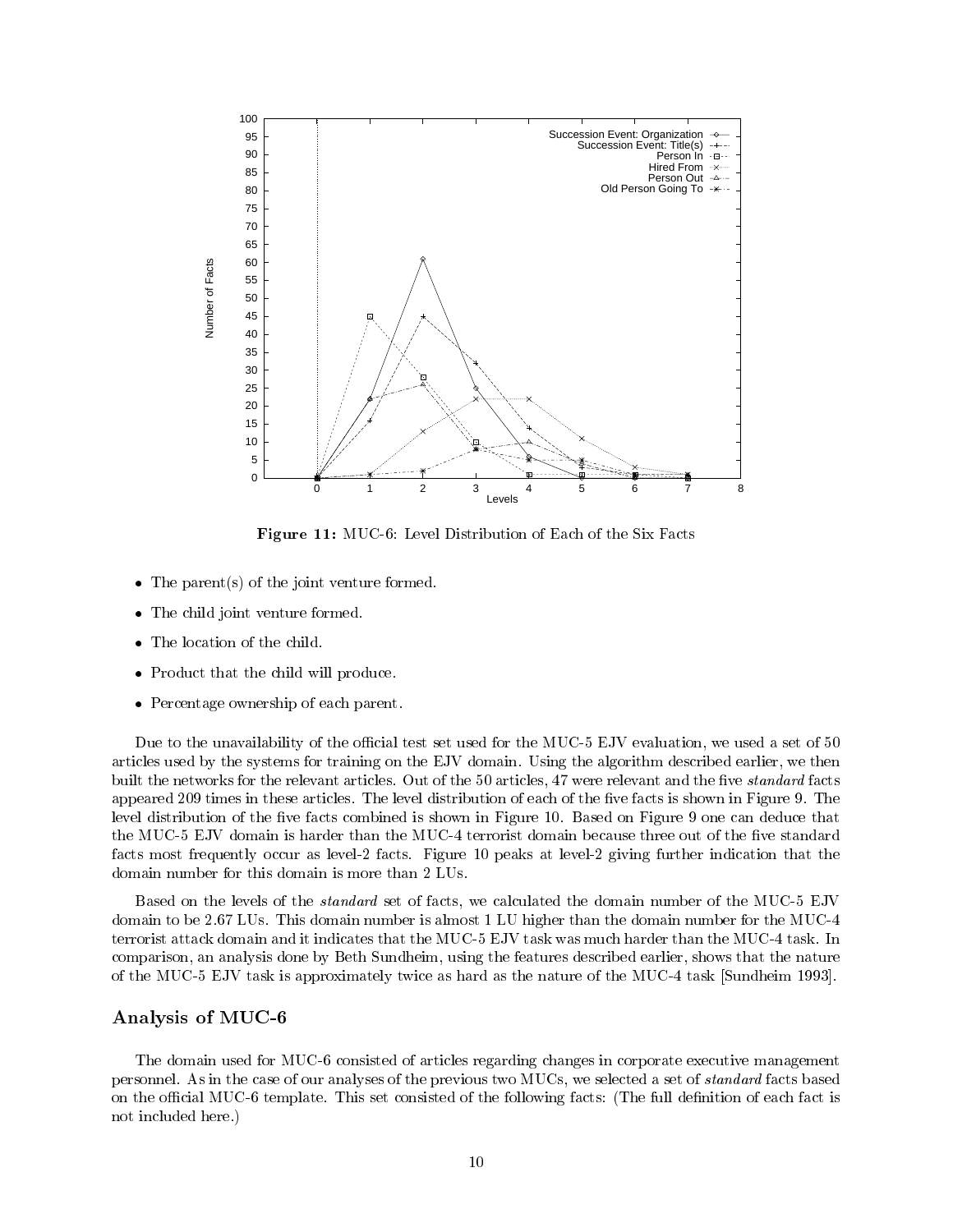

Figure 12: MUC-6: Level Distribution of the Six Facts Combined

| – MUC             | Domain                          | Domain Numbers (in LUs) | Highest $P\&R$ F-Measure |
|-------------------|---------------------------------|-------------------------|--------------------------|
| $MUC-4$           | Terrorist Attacks               |                         | 55.93%                   |
| $MUC-5$           | Joint Ventures                  | $2.67\,$                | 52 75%                   |
| $\parallel$ MUC-6 | Changes in Management Personnel | 2.47                    | 56.40\%                  |
| $MUC-7$           | Air Vehicle Launch Reports      | 244                     |                          |

- $\bullet$  Organization where the change(s) in the personnel took place.
- $\bullet$  The position involved in the changes.
- $\bullet$  The person coming in to the position.
- $\bullet$  The person leaving the position.
- $\bullet$  The company/post from where the person coming in is hired.
- $\bullet$  The company/post that the person going out is going to.

We analyzed the levels of the *standard* set of facts in the official MUC-6 test set by building the networks for the relevant articles in the test set (using the algorithm described earlier). This test set consisted of 100 articles, 56 of which were relevant. The six standard facts appeared 478 times in the relevant articles. The level distribution of each of these six facts is shown in Figure 11. The level distribution of these six facts combined is shown in Figure 12.

We calculated the domain number for the MUC-6 domain to be 2.47 LUs. Our analysis therefore indicates that the MUC-6 domain is almost as hard as the MUC-5 EJV domain.

# Comparing the MUC Information Extraction Tasks

Figure 13 shows the domain numbers for the MUC tasks that have been analyzed. For each of the MUCs, the figure also shows the highest  $P\&R$  F-Measure achieved by a system (for the information extraction task). Our analysis clearly separates the MUC-4 task from the later ones. The tasks for the later MUCs, however, have surprisingly similar complexity profiles: 20 to 30% percent level-1 facts, substantially higher level-2 facts, and decreasing values for higher level facts. Given that the analysis has been only done for 4 tasks, we do not want to infer too much from the difference between the complexities of the MUC-5 task and the MUC-6 and the MUC-7 tasks (which have roughly the same complexities).

# Conclusion